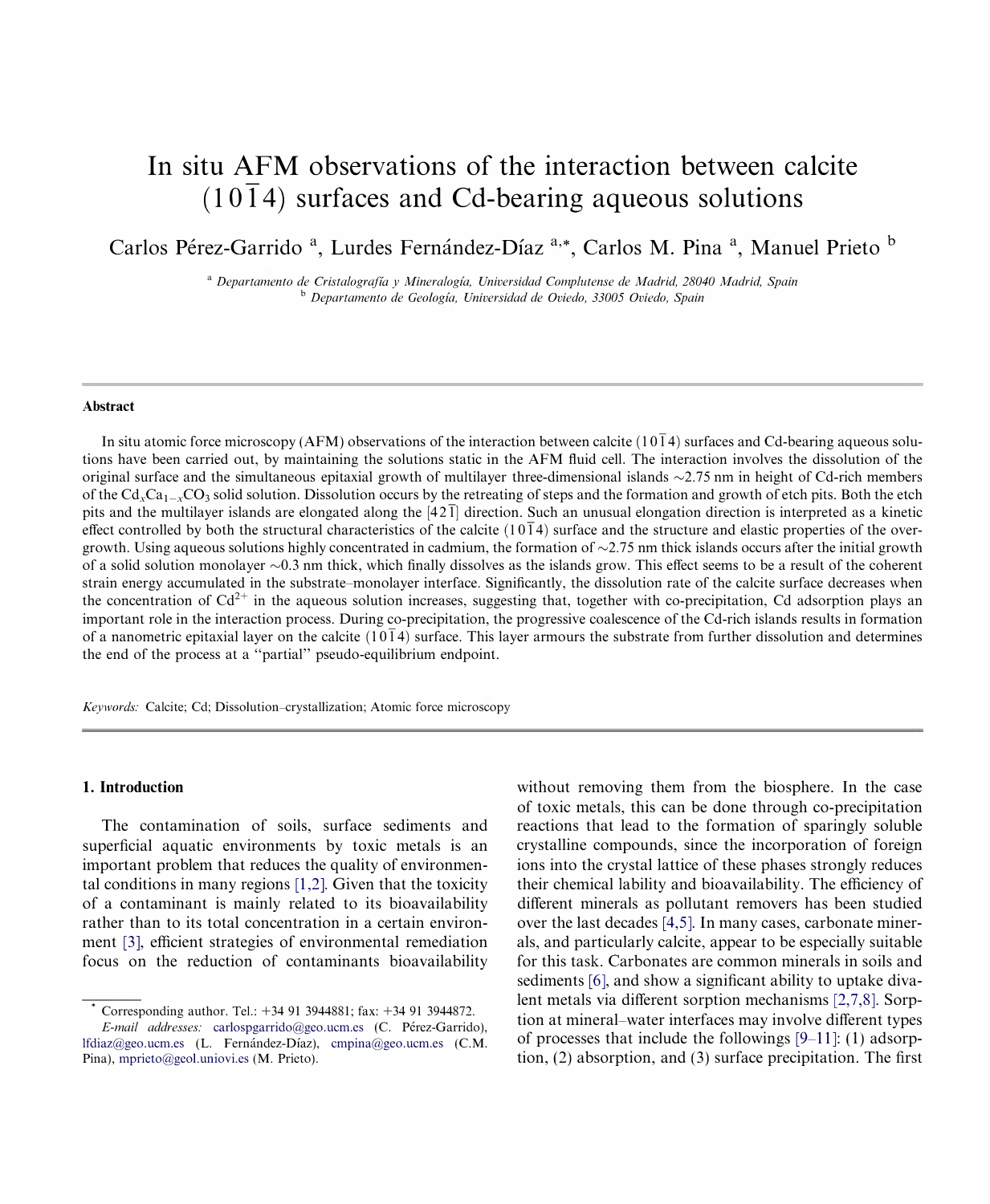one, adsorption, can involve the loss of one or more hydration water molecules by the adsorbate to form relatively strong chemical bonds with the mineral surface at specific positions. When this occurs, the process is referred to as specific adsorption or chemisorption. However, if the adsorbed specie is bounded to the mineral surface only through longer-range Coulomb forces and/or hydrogen bonding, adsorption can also be non-specific. On the other hand, absorption involves the incorporation of the sorbate into the crystal lattice of the original mineral. This mainly occurs by solid-state diffusion. This process can play an important role in the sorption of metals by minerals with open structures as zeolites [12]. However, its significance is very limited in the case of carbonate minerals, especially under room temperature conditions. Finally, mineralaqueous solution interactions can lead to the precipitation on the mineral surface of an adherent layer of sorbate. When such a sorbate incorporates into its structure chemical species that directly come from the aqueous solution but also from the dissolution of the mineral, the process is described as co-precipitation. Frequently, co-precipitation leads to the formation of solid solutions. In this case, the similarity in the charge and size between the ad-ions and the ions derived from the dissolution of the mineral allow that both occupy the same crystallographic positions in the structure of the precipitate.

Among toxic metals, the contamination of natural and agricultural environments by Cd is especially a problem as this metal easily incorporates into the alimentary cycle, posing serious consequences on the public health. For this reason, considerable experimental work on the interaction of cadmium with the rhombohedral calcium carbonate, calcite, can be found in the geochemical literature [2,13- 23]. Numerous investigators have studied the sorption rate of divalent metals onto calcite, invariably observing a rapid initial removal followed by a much slower uptake. In these investigations, different approaches have been followed: macroscopic studies using stirred flow-through or batch reactors and, more recently, microscopic studies combining high resolution methods for in situ surface imaging and analysis. The fast initial uptake is frequently interpreted as being the result of chemisorption, whereas the following slow removal is assumed to represent surface precipitation or co-precipitation [2,13,15]. In the case of cadmium, it is generally admitted from microscopic observations that long-term uptake by calcite occurs via surface precipitation of a Cd-bearing solid solution [20,21,23]. Recent publications by Prieto et al. have compared the ability of the CaCO<sub>3</sub> polymorphs calcite and aragonite to remove  $Cd^{2+}$  from polluted waters [10,24]. These authors carried out macroscopic experiments, showing that when fragments of calcite crystals are placed in contact with Cd-bearing aqueous solutions, the concentration of this metal decreases very rapidly during short periods of time, after which calcite surfaces become inefficient to uptake  $Cd^{2+}$ . Such behavior contrasts with the high uptake capacity observed when aragonite fragments are used and is interpreted as a consequence of the progressive passivation of the calcite surface. In both cases, the long-term uptake of cadmium seems to occur through a similar dissolution-crystallization mechanism, the outcome being virtually the same, that is, surface precipitation of Cd-rich members of the  $Cd<sub>x</sub>Ca<sub>1-x</sub>CO<sub>3</sub>$  solid solution with a calcite type structure [25]. In the case of calcite, however, the substrate and precipitate are isostructural and the process occurs by oriented overgrowth of thin lamellar crystallites, which spread to cover the surface by an epitaxial layer. This thin layer armours the substrate from further dissolution, so that the process stops when only a small amount of cadmium has been removed from the fluid. A similar behavior has been observed upon the transformation of aragonite and calcite in contact with  $Mn^{2+}$ -bearing solutions [7].

In this paper, we present an AFM study of the interaction between calcite (1014) surfaces and Cd-bearing aqueous solutions. The study aims to provide a better understanding of the mechanisms of Cd-uptake by calcite observed in previous papers, using in situ observations of the process on a nanoscale. The goals are: (1) to characterize the nanoscale features of the calcite dissolution process in the presence of cadmium, (2) to study the nanoscale features of the Cd-rich overgrowth and its structural relationships with the substrate, and (3) to evaluate the thickness of the overgrowing layers under different conditions, in order to establish the constraints that limit the Cd-uptake capacity of calcite.

#### 2. Physicochemical background

Calcite (CaCO<sub>3</sub>) and otavite (CdCO<sub>3</sub>) are the end-members of a complete solid solution [16,25,26]. Both end-members crystallize in the rhombohedral  $R\overline{3}c$  space group, with lattice parameters (using the hexagonal axial system)  $a_0 = 4.9896 \text{ A}$  and  $c_0 = 17.061 \text{ A}$  for calcite [27] and  $a_0 = 4.923$  Å and  $c_0 = 16.287$  Å for otavite [28]. Although there are some debates about the ideal or non-ideal character of this solid solution, most data seem to indicate that  $Cd^{2+}$  exhibits close to ideal behavior when substituting for  $Ca^{2+}$  in calcite [16]. In solid solution-aqueous solution (SS-AS) systems, the equilibrium relationships between the solid and the aqueous phases can be described by the Lippmann model [29,30]. Fig. 1 shows the Lippmann diagram for the  $Cd_xCa_{1-x}CO_3-H_2O$  system, where the so-called solidus and solutus curves are represented. Solidus and solutus express the total solubility product at equilibrium,  $\sum \prod_{\mathbf{c}\in\mathbf{C}}$ (i.e. the sum of the partial solubility products contributed by individual end-members of the solid solution), as a function of the solid and aqueous phase compositions, respectively. In the present case, the very high difference between the solubility products of calcite ( $K_{sp} = 10^{-8.48}$ , [31]) and otavite  $(K_{\text{sp}} = 10^{-12.1}$ , [32]) determines that the solidus and solutus curves plot very far apart. Thus, the compositions of the solid and aqueous phases coexisting at equilibrium (connected by tie lines in the diagram) differ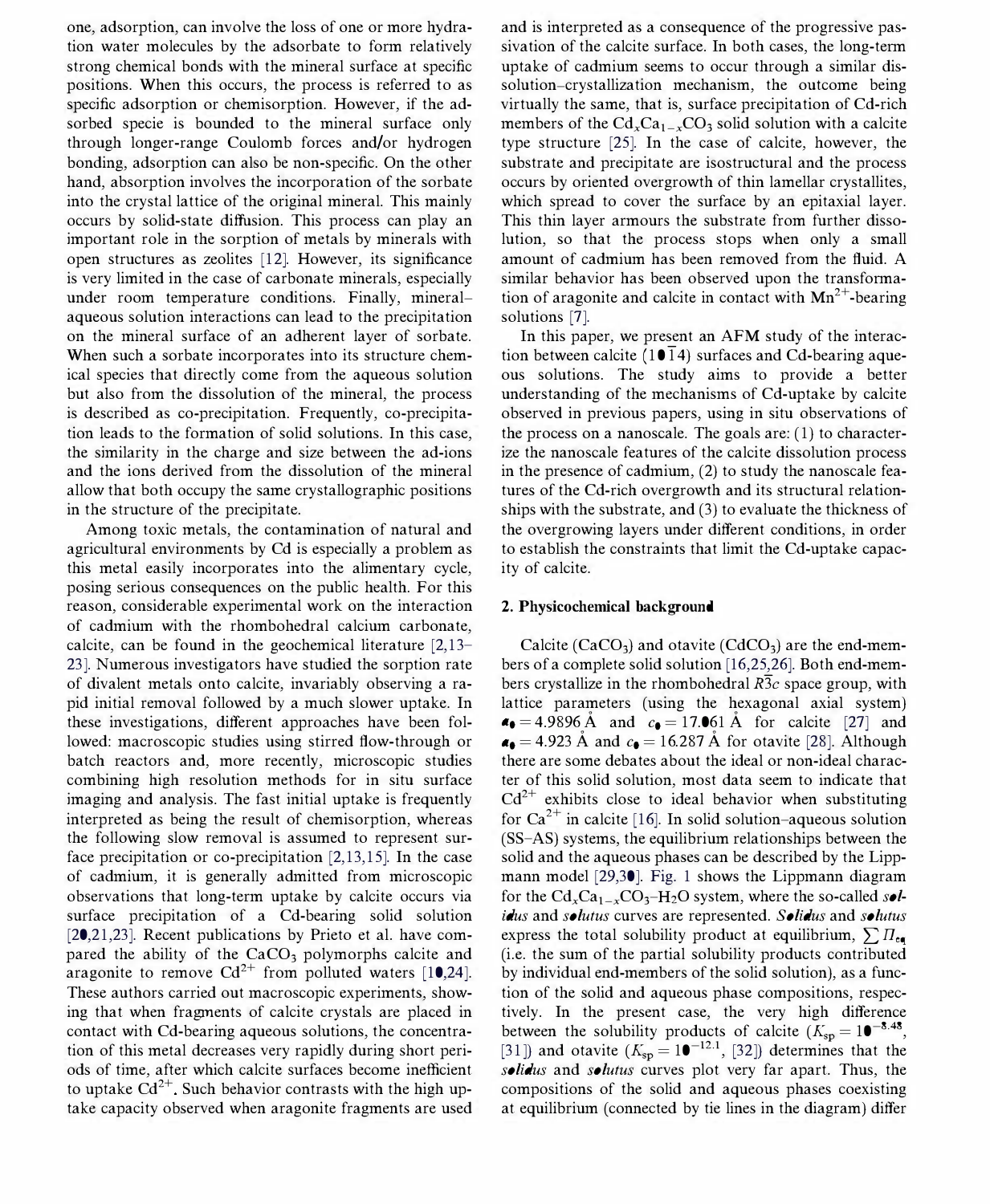

Fig. 1. Lippmann diagram for the  $Cd_xCa_{1-x}C\Phi_3$  H<sub>2</sub> $\bullet$  system at 25<sup> $\bullet$ </sup>C. The solidus and solutus curves are represented on the ordinate versus  $X(CdC\bullet_3)$  (solid mole fraction) and  $X(Cd,aq)$  (aqueous activity fraction) on the abscissa, respectively. The tie line connects a solid mole fraction with its corresponding aqueous activity fraction at thermodynamic equilibrium.

greatly, i.e. extremely Cd-rich solid solutions are in equilibrium with extremely Cd-poor aqueous solutions. This strong preferential partitioning of cadmium towards the solid phase implies that in order to precipitate a Ca-rich solid solution, the aqueous solution has to be essentially free of  $Cd^{2+}$ . Moreover, the solids forming in this SS-AS system tend to be either Ca-rich or Cd-rich over a very small range of aqueous compositions [33,34]. However, it is worth noting that under not equilibrium conditions and particularly at enhanced precipitation rates, the partition coefficient decreases and may approach unity at very high rates [35].

While Lippmann's diagrams are the most useful tool in describing equilibrium, in order to interpret crystal growth processes it is necessary to evaluate the supersaturation of the aqueous solution with respect to the solid phases that are susceptible to precipitate. This means that, in dealing with an SS-AS system, the supersaturation of a particular aqueous solution has to be calculated with respect to the whole range of solid-solution compositions. Several expressions have been derived with this aim [36,37], the simplest one being the so-called stoichiometric supersaturation,  $f(x)$  [36]. For the case of the Cd<sub>x</sub>Ca<sub>1-x</sub>CO<sub>3</sub>-H<sub>2</sub>O system, the stoichiometric supersaturation function can be expressed by

$$
\beta(x) = \frac{a(\mathbf{C}d^{2+})^x a(\mathbf{C}a^{2+})^{(1-x)} a(\mathbf{C}O_3^{-})}{(K_{\text{partial}}K_{\text{circ}}K_{\text{circ}}K_{\text{partial}}K_{\text{cos}}C_{\text{cos}})^{t(1-x)}}
$$
(1)

where  $a(Cd^2)$ ,  $a(Ca^2)$  and  $a(CO_3^{2-})$  are the activities in the aqueous phase,  $K_{\text{e}}$  and  $K_{\text{calite}}$  are the solubility products of the end-members of the solid solution, and  $X_{\text{CAC}\bullet}$  and  $X_{\text{CaC}\bullet}$  are the molar fractions of the components  $CdCO<sub>3</sub>$  and  $CaCO<sub>3</sub>$  in the solid phase. This function has a maximum,  $\beta_{\text{max}}$ , that represents the solid composition for which the aqueous solution is most supersaturated. Since stoichiometric saturation is a pseudo-equilibrium state [31], stoichiometric supersaturation does not represent the strict thermodynamic supersaturation, which in fact needs two equations to be described [37]. However, the function  $\mathbf{S}(x)$  has three particular values that represent a precise thermodynamic supersaturation:  $\mathbf{S}(0)$ ,  $\mathbf{S}(1)$ , and  $\beta_{\text{max}}$  [38]. Thus, the value of x corresponding to  $\beta_{\text{max}}$  represents the solid solution composition for which the aqueous solution is (in the strict sense) most supersaturated and Eq. (1) can be used to find this value.

# 3. Experimental procedure

Natural optically clear calcite crystals (Iceland spar quality) were cleaved on  $(1\bullet\bar{1}4)$  and placed inside the fluid cell of an AFM (Digital Instruments Nanoscope III Multimode). The solutions were prepared a few minutes before the beginning of each experiment, using  $CdCl<sub>2</sub> \cdot 2.5H<sub>2</sub>O$  (Merk, reactive grade) and deionized  $(Milli-Q)$  water. Their pH was measured using a CRISON GLP 21 pH-meter. In all the cases, the initial pH was 5.65  $\pm$  0.05. In order to ensure the cleaning of the cleaved surface and to adjust the AFM parameters, deionized (Milli-Q) water was passed over the crystal before each experiment. Then, the fluid cell was filled with an aqueous solution containing  $Cd^{2+}$ , which was maintained static in the cell with no flow through the system. Consequently, the composition of the aqueous solution evolves as the system moves towards equilibrium. All the AFM images shown in this work were taken in constant force mode while displaying both cantilever height and deflection signals. Silicon nitride tips (Veeco NP-Sl0) with a nominal force constant  $k = 0.06 - 0.58$  N/m were used. Measurements on sequences of AFM images recorded at intervals of  $50-60$  s allowed us to quantify nanotopographic changes that occurred during the interaction of calcite (1014) surfaces with Cd-bearing solutions. The initial compositions of the aqueous solutions and the length of the experiments (>60 min) are shown in Table 1. An additional set of measurements was carried out with pure water, in order to obtain reference data under similar conditions (without flow through the fluid cell after the first injection) to those used in the experiments of Table 1. All the experiments were conducted at room temperature.

Table 1 Initial concentration of the aqueous solution and length of the experiments

| Experiment | CdCl <sub>2</sub> (mM) | Experiment length (min) |
|------------|------------------------|-------------------------|
|            | 0.05                   | 90                      |
|            | 0.025                  | 120                     |
|            | 0.01                   | 60                      |
|            | 0.005                  | 150                     |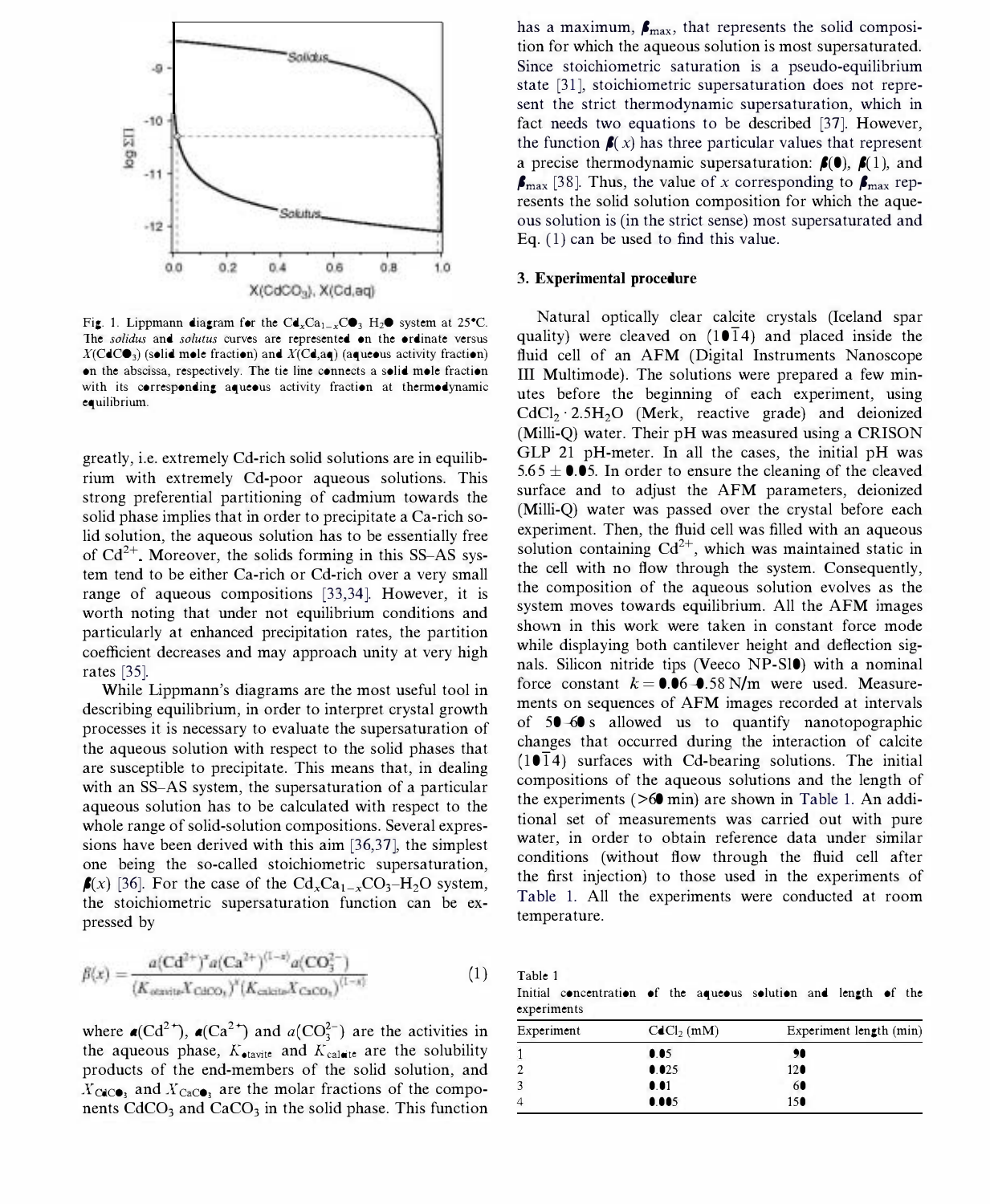#### 4. Results

# 4.1. Dissolution of calcite (10 $\overline{14}$ ) surfaces in the presence of  $C^{2^+}$

In contact with pure water, the calcite  $(1\bullet\overline{1}4)$  surface undergoes a dissolution process that is characterized by the fonnation and rapid coalescence of etch pits and by the retreat of the original cleavage steps. The etch pits show a characteristic rhombus shape, bounded by  $\overline{44}$ l and  $[48\overline{1}]$  edges (Fig. 2a). Since dissolution occurs under static conditions (i.e. without flow-through the fluid cell), the system progressively approaches saturation with respect to calcite. Consequently, the measured dissolution rates decrease along time, until the process finally stops. Apart from this, our results coincide with previous observations by other authors [39-42]. It is worth noting that, in spite of this change in the dissolution rate, the etch pits maintain their typical rhombus shape, the  $[42\overline{1}]/[010]$  length ratio remaining constant and close to 0.7 during the whole dissolution process (see caption of Fig. 2).

In the presence of Cd-bearing aqueous solutions, the etch pits modify their shape, progressively adopting a pseudo-elliptical morphology. When new etch pits nucleate on the surface, their shape initially coincides with that shown by etch pits formed in contact with pure water, with an initial  $[42\overline{1}]/[010]$  length ratio of  $\sim 0.7$ . However, as dissolution progresses, the etch pits become elongated along  $[42\overline{1}]$ , progressively approaching a  $[42\overline{1}]/[0\overline{1\overline{0}}]$  length ratio close to 2.4 (see Fig. 3). Such morphological evolution goes together with a clear roughening of the etch pits edges, which become scalloped. The progressive roughening of the edges determines the loss of the angles in the original rhombus. Only the obtuse angle defined by  $\overline{441}$  and  $[48\bar{1}]$  remains identifiable during the expansion of a given etch pit. Moreover, the etch pits develop new straight edges, approximately parallel to [421], i.e. to the elonga-



Fig. 3. Calcite (10 $\overline{1}$ 4) surface after dissolving for 5 min in contact with a Cd-bearing (0.025 mM) aqueous solution. The etch pits are elongated along  $[42\overline{1}]$  and show straight steps parallel to  $\overline{[441]}$  and  $[48\overline{1}]$  near the corner that they define. The rest of the edges appear scalloped and rough, although new edges parallel to  $[42\bar{1}]$  merge (dashed line).

tion direction. Due to the irregular contour of these pits, their expansion rate has not been measured from the advancement of the typical  $\overline{441}$  and  $\overline{481}$  rhombohedral edges, but from the variation in length of the two main diagonals ( $[42\overline{1}]$  and  $[010]$ ) of the rhombus that these edges define (see Fig. 2a). This allows comparing the observations carried out in pure water with those carried out in solutions containing different initial  $Cd^{2+}$  concentrations.

In contact with pure water, the length of the rhombus diagonals [421] and [010] initially increases at a rate of 0.7 nm/s and 1.0 nm/s, respectively. Then, the progress of dissolution approaches the solution to saturation with respect to calcite, which detennines a progressive decrease of the expansion rate. Thus, after a period of 45 min, the etch pits expand at 0.3 nm/s along  $[42\overline{1}]$  and 0.4 nm/s along  $[010]$ . Differently, in the presence of  $Cd^{2+}$ , the expansion rates depend on the initial concentration of



Fig. 2. (a) Calcite (1014) surface dissolving in pure water. Steps at pits are oriented parallel to the rhombohedral  $\overline{[441]}$  and  $\overline{[481]}$  directions, defining a rhombus shape. The long and the short diagonals of the rhombus run parallel to  $[010]$  and  $[427]$ , respectively. (b) Sketch of the  $(10\bar{1}4)$  cleavage surface of calcite, showing the orientation and notation of steps in an etch pit, and section along [421], showing the acute and obtuse parallel steps. It is worth noting that the rhombus diagonal  $[42\bar{1}]$  is frequently indexed in the scientific literature as  $[2\bar{2}1]$ . This last indexation is incorrect since  $[2\bar{2}1]$  direction is not in plane (1014), but in (1104), a symmetry-equivalent plane of the crystal form  $\{10\bar{1}4\}$ .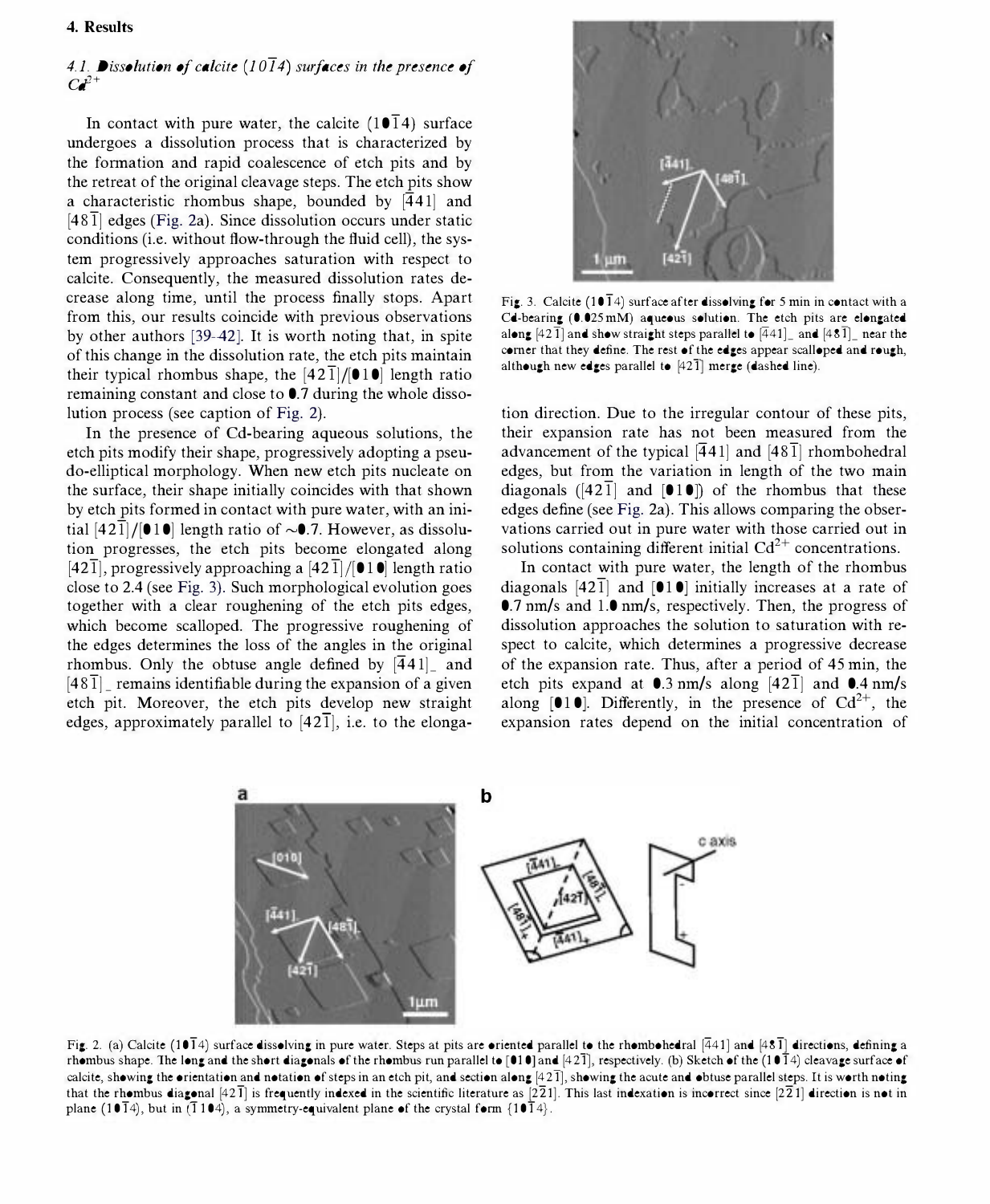

Fig. 4. Expansion rates of the etch pits along  $[42\overline{1}]$  and  $[010]$  as a function of the initial  $Cd^{2+}$  concentration in the aqueous solution. The values correspond to the first 10 min of interaction.

 $Cd^{2+}$  in the aqueous solution. In all the cases considered, the expansion rates are high during the first minute, but fall down rapidly. Moreover, two aspects deserve special attention: (1) While in pure water the length of the etch pits along [010] grows more rapidly than along [421], in contact with Cd-bearing solutions the opposite occurs. Such reversed behavior can be observed in Fig. 4, which shows the average expansion rates along these directions after  $\sim$ 10 min of dissolution. (2) The expansion rates slow down much more rapidly in the presence of  $Cd^{2+}$  and this behavior becomes more evident when higher  $Cd^{2+}$  concentrations are used. Thus, in contact with  $Cd^{2+}$  0.05 mM solutions, the dissolution rate along both directions reaches a value close to zero after a short period  $(\sim] 5$  min). On the contrary, using a 0.01 mM solution, the dissolution rate reaches a value of  $0.6 \pm 0.06$  nm/s along [421] and of 0.2  $\pm$  0.04 nm/s along [010] that remains approximately constant for a period of about 30 min.

# 4.2. Nucleation and growth processes during the interaction between calcite (10 $\overline{14}$ ) surfaces and Cd-bearing aqueous solutions

Dissolution is accompanied by nucleation of a new phase on the calcite surface, after a period that depends on the initial concentration of  $Cd^{2+}$  in the solution. This period ranges from approximately 4 min when the initial  $Cd^{2+}$  concentration is 0.05 mM to 20 min when it is **0.00**5 mM. Independently of the initial  $Cd^{2+}$  concentration in the aqueous solution, the nuclei reach a thickness of  $2.75 \pm 0.25$  nm during the very early stages of their formation (Fig. 5a and b). Hereafter these nuclei will be referred to as three-dimensional islands, in agreement with the term used by Chernov [43] to describe epitaxial growth. The growth of the three-dimensional islands occurs by lateral advancement, without significant increase of their height that remains approximately constant during the whole



Fig. 5. (a) AFM deflection image showing three-dimensional islands growing on a calcite surface in contact with a 0.025 mM CdCl<sub>2</sub> solution. The islands grow elongated along [421]. (b) Height AFM image corresponding to the same area. (c) Height profile along the dashed line in (b). The vertical distance between the triangular indicators is 2.76 nm.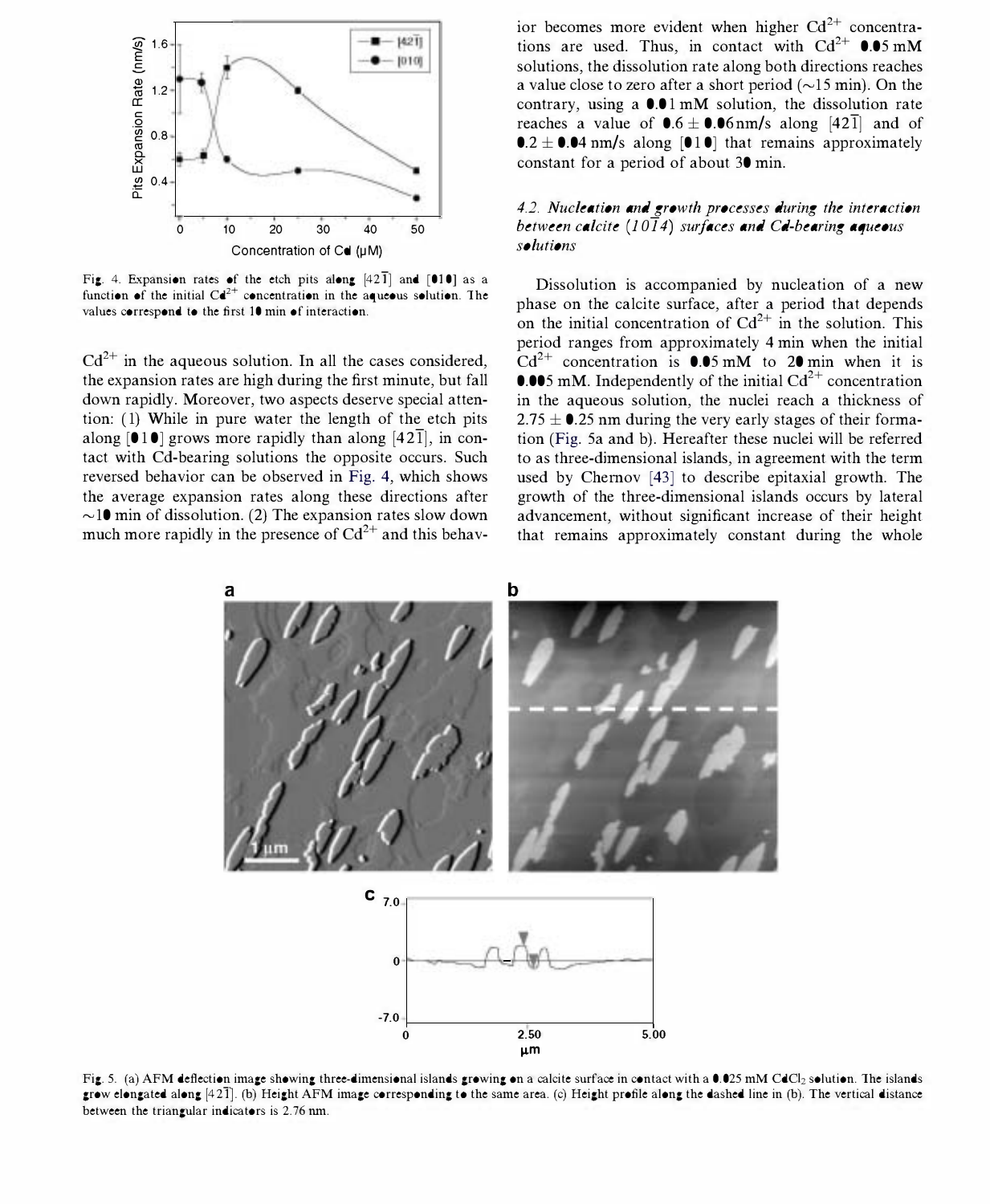

Fig. 6. (a c) Sequence of AFM deflection images showing the spread of a monolayer on a calcite (10T4) surface, simultaneously to the formation of threedimensional islands on such monolayer. The monolayer almost completely covers the calcite substrate. The coalescence of the three-dimensional islands leads to the formation of a homogeneous "crust" that appears as large patches on the surface. (d) Height AFM image showing the formation of thick islands on top of the monolayer. (e) Height profile along the dashed line in (d). The vertical distance between the triangular pointers 2 and 3 indicates the height of a three-dimensional island,  $\sim$ 2.6 nm. The distance between 1 and 2 indicates the height of a monolayer,  $\sim$ 2.9 A. Parent solution: 0.05 mM CdCl<sub>2</sub>.

growth process. Independently of the initial concentration of  $Cd^{2+}$  in the solution, the islands show a characteristic elongated shape, without well-defined straight edges (Fig. 5a). Moreover, these islands appear oriented with respect to the calcite (10 $\overline{1}$ 4) surface, with their long axis parallel to  $[42\overline{1}]$  and the short one parallel to  $[01\overline{0}]$ .

When aqueous solutions with high  $Cd^{2+}$  concentrations are used (0.05 mM), the growth process is, however, rather different. In such a case, two-dimensional nuclei  $(\sim 3$  run in height) rapidly form and spread on the surface, fonning a monolayer that partially covers the substrate (Fig. 6a and b). Subsequently, three-dimensional islands,  $2.75 \pm 0.25$ run in height, nucleate on this layer. The monolayer and the three-dimensional islands grow simultaneously until the monolayer completely covers the calcite surface, preventing further interaction with the solution. Finally,  $\sim$ 50 min after the formation of the first nuclei, the preliminary monolayer starts to dissolve, while the lateral growth of the three-dimensional islands continuous to progress.

Whereas the dissolution of the substrate occurs at a progressively reduced rate, the islands grow at a more or less constant rate during a period of about 30 min, after which their growth rate starts to decrease slowly. The growth rate of the islands depends on the  $Cd^{2+}$  concentration in the aqueous solution, the higher the concentration the higher the growth rate. Thus, the average growth rates along  $[421]$ , measured during the first 10 min of the growth pro-



Fig. 7. AFM deflection image showing a homogeneous layer of  $Cd_xCa_{1-x}CO_3$  formed on calcite (1014) surface ~60 min after starting its interaction with a 0.025 mM CdCl<sub>2</sub> solution. The newly grown layer reproduces the original nanotopography of the calcite substrate.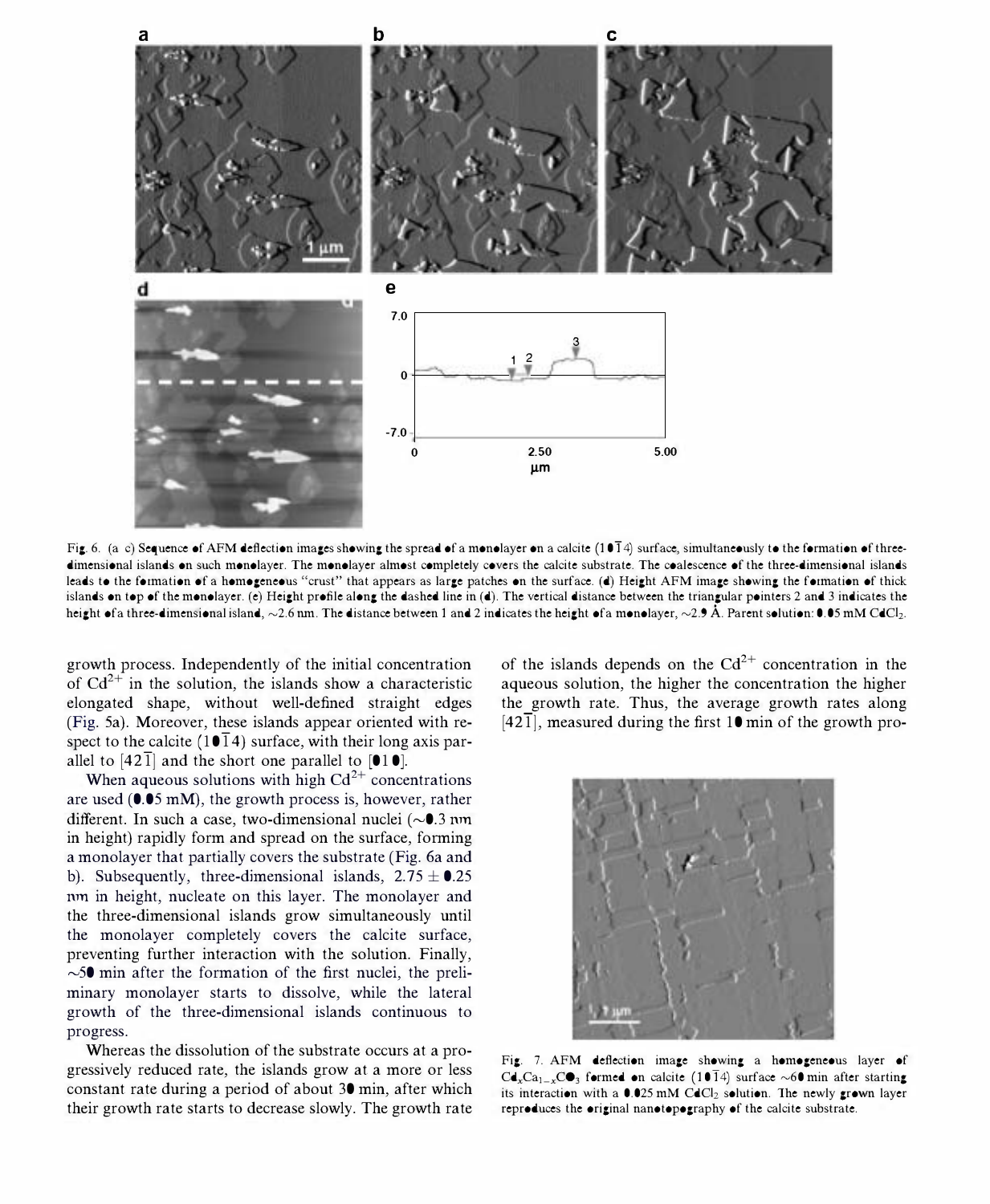cess, are  $0.5 \pm 0.05$  nm/s for a 0.05 mM CdCl<sub>2</sub> parent solution and  $0.2 \pm 0.05$  run/s for a 0.005 mM parent solution. Obviously, the elongated morphology of the islands is a consequence of their highly anisotropic growth, which occurs much more rapidly along  $[42\overline{1}]$  than along  $[010]$ .

Eventually, the growth of the three-dimensional islands leads to their coalescence. Thus, when the initial  $Cd^{2+}$  concentration in the aqueous solution is high, a nanometric "crust" that almost completely covers the calcite  $(1\bullet\overline{1}4)$ surface forms (see Fig. 7), determining the end of the process. Such "crust" reproduces the nanotopographic features (cleavage steps) of the original surface in a way that is reminiscent of the so-called "template effect", a nanoscale phenomenon previously observed in studying  $Mn^{2+}$ -calcite interactions [44].

## 5. Discussion

The interaction between calcite (1 $\overline{14}$ ) surfaces and Cdbearing aqueous solutions leads to a number of coupled processes, including dissolution, adsorption, and surface nucleation and growth of a nanoscopic precipitate. The described AFM observations inform on the nanotopographic expression of the mechanisms operating during these processes, but are not enough to account for the nature of these molecular-scale mechanisms. The main problem here is that while AFM is chemically "blind", other techniques do not inform about aspects like the geometry and spatial distribution of the sorbate at a nanoscale. Actually, it is generally admitted that no single technique can account for these kinds of surface processes, which need simultaneous use of several methods to be characterized. Particularly, in order to establish the actual composition of the precipitates grown on calcite surfaces as a result of the interaction with Cd-bearing aqueous solutions, the use of high resolution surface analysis techniques would be required. In this work, that kind of techniques has not been applied. However, there is ample information in the scientific literature on Cd-calcite interactions, involving different (macroscopic, microscopic, and molecular) scales and techniques [2,13-23J. This information constitutes a suitable background to interpret our AFM observations, of which the most striking are: (1) the change in the etch pits morphology in comparison with that characteristic of dissolution in pure water, (2) the decrease in the dissolution rate with the increase of the initial concentration of  $Cd^{2+}$ in the aqueous solution, and (3) the growth of elongated three-dimensional islands of constant thickness, oriented with respect to specific crystallographic directions on the calcite substrate.

## 5.1. Adsorption and dissolution

Numerous AFM studies have given insight into the morphology of etch pits forming on calcite (1014) surfaces during dissolution in pure water [39-42]. All concluded that calcite structure exerts a strong control on its dissolu-

tion, with the etch pit shape defined by edges that run parallel to the most stable "periodic bond chains" (PECs) [45- 47]. Moreover, calcite dissolution is highly anisotropic, with a pair of steps moving rapidly, while the other pair retreats slowly. This is a consequence of the inequivalence of the two pairs (positive and negative) of opposing straight steps parallel to the  $\overline{441}$  and  $\overline{481}$  directions (see Fig. 2b) [47-49]. The "negative"  $\overline{4}41$  and  $\overline{481}$  steps overhang the underlying layer defining an acute angle (78°) that delimits constrained kink sites. In contrast, the "positive"  $\overline{441}$  and  $\overline{481}$  steps define an obtuse angle (102°) that contains open kink sites. Obtuse (positive) steps offer greater accessibility to the solvent and, consequently, retreat much faster than acute (negative) steps.

These previous features have to be considered in order to explain the change in the etch pits' morphologies when dissolution occurs in the presence of cadmium. The first point is that, in the presence of  $Cd^{2+}$ , dissolution occurs simultaneously with adsorption and this fact necessarily affects the dissolution rate. Moreover, cadmium can be expected to be differently adsorbed at the different types of kink sites existing on (10 $\overline{1}4$ ), and this has to affect the etch pits' shapes.

According to our results, the expansion rates of the etch pits slow down much more rapidly in the presence of  $Cd^{2+}$ and this behavior becomes more evident when the  $Cd^{2+}$ concentration increases. This finding is not surprising, since it is well known [50] that the adsorption of impurities to kink sites can exert an inhibitory effect on mineral dissolution. Particularly, different macroscopic studies have demonstrated that, in the presence of cations that form carbonates less soluble than calcite, the dissolution of calcite becomes partially inhibited, an inverse relationship existing between the solubility of the specific metal carbonate and its effectiveness in inhibiting calcite dissolution [51J. Thus, the presence of  $Cd^{2+}$  should exert an important inhibitory effect on calcite dissolution, since the solubility product of otavite is almost four orders of magnitude smaller than that of calcite. In fact, Hay et al. [52] have reported such an inhibitory effect in a recent study, although these authors used different concentrations and pH conditions. Moreover, other cations smaller than  $Ca^{2+}$ , like  $Mn^{2+}$ and  $Mg^{2+}$ , also seem to exert a similar influence on calcite dissolution [52-54]. Our results confirm these previous findings and point out that in the case of  $Cd^{2+}$  a critical concentration value exists  $(\sim 0.005 \text{ mM})$ , below which calcite dissolution occurs at approximately the same rate as in contact with pure water. This last observation seems to be in agreement with models [50] that predict two dissolution regimes in the presence of impurities: one corresponding to low impurity concentrations, with a negligible effect, followed by a significantly affected dissolution regime at higher impurity concentrations.

The adsorption of  $Cd^{2+}$  not only affects the expansion rate of the etch pits, but also their shape. This fact has necessarily to be related to the preferential incorporation of  $Cd^{2+}$  at specific types of sites on (1014), determining the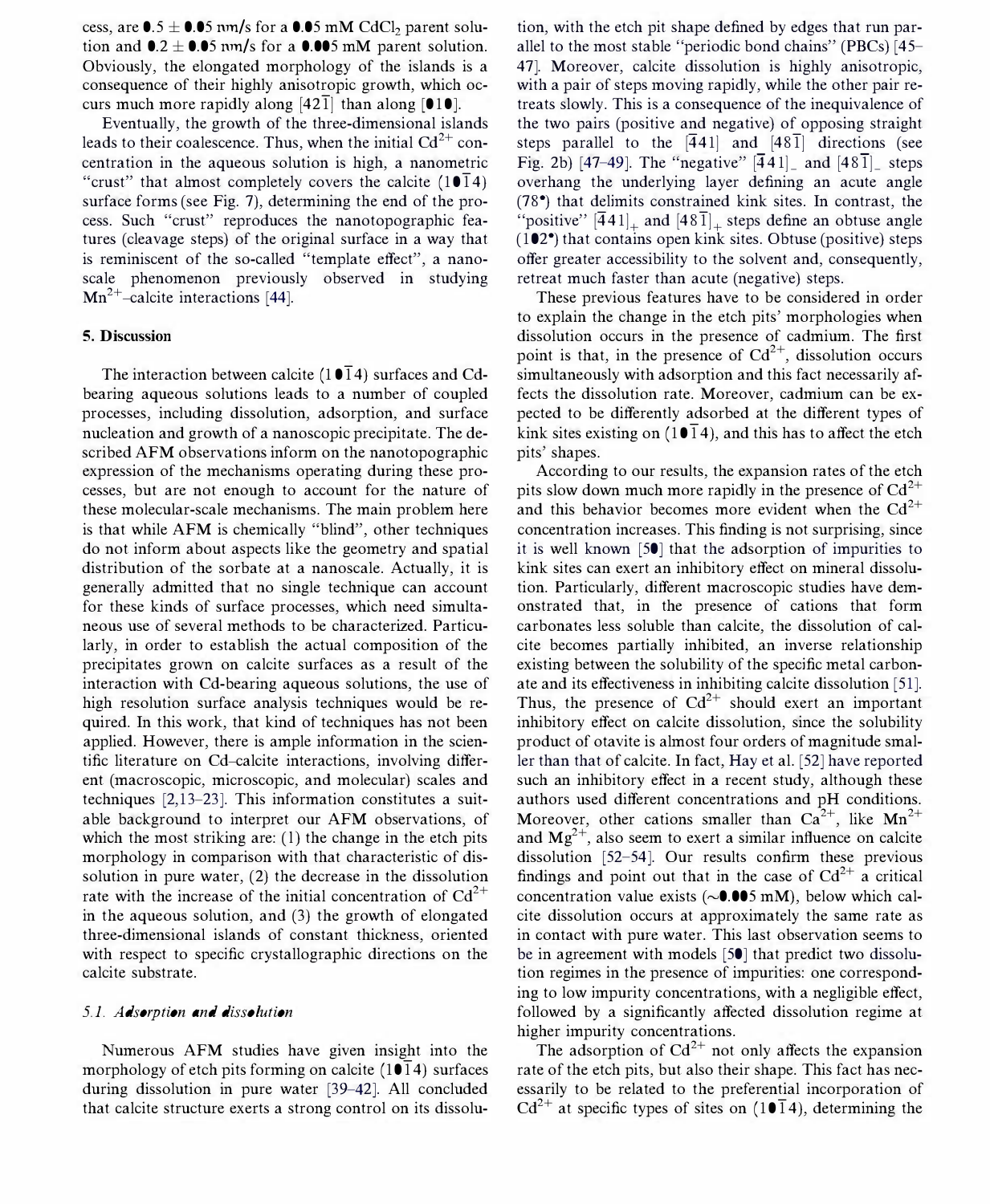blocking of those sites. As previously explained, in the presence of  $Cd^{2+}$ , the etch pits lose their characteristic rhombus shape, acquiring a more or less elliptical appearance, with a long axis parallel to  $[42\overline{1}]$  and a short one parallel to [010]. The calcite (10 $\overline{1}4$ ) surface has a strong F character and four PBCs run along  $\overline{[441]}$ ,  $\overline{[481]}$ ,  $\overline{[421]}$ , and  $[010]$ . The PBCs along  $[42\overline{1}]$ , and  $[010]$  are rougher, more undulated and, consequently, correspond to less stable edges than the PBCs along  $\overline{441}$  and  $\overline{481}$ . Thus, the etch pits formed in contact with pure water are bounded by edges parallel to these last directions, while show no edge parallel to [42 $\overline{1}$ ] or [010]. However, in the presence of Cd<sup>2+</sup>, only the two edges parallel to  $\overline{[441]}$  and  $\overline{[481]}$ remain more or less straight (or finely scalloped) near the corner that they define (see Fig. 3). These directions correspond to the acute steps, i.e. the steps with more constrained kink sites. The fact that only that corner is preserved during dissolution in the presence of  $Cd^{2+}$ , strongly suggests that an important degree of  $Cd^{2+}$  preferential adsorption occurs in acute steps, stabilizing them with respect to dissolution. In contrast, obtuse steps dissolve faster, become coarsely scalloped, and no longer retain the  $\overline{[441]}_+$  and  $\overline{[481]}_+$  edges.

As in crystal growth processes, scalloping during dissolution is likely the morphologic manifestation of step pinning by impurity ions. Dissolved metals can affect dissolution through a blocking mechanism in which adsorbed metal ions at step edges form a fence to slow step retreat. Thus, coarser scalloping along the obtuse step edges may be indicative of more scarce incorporation of  $Cd^{2+}$  along those step edges than along acute step edges [55]. This is consistent with the idea that metal cations show preferential incorporation to obtuse or acute kinks as a function of their ion size [46,47,56]. In the case of  $Cd^{2+}$  (5% smaller than  $Ca^{2+}$ ), a slight preferential incorporation to growth subsectors determined by acute steps has been observed using synchrotron X-ray fluorescence microanalysis (SXRFMA) [56] and lateral force microscopy (LFM) [52]. During dissolution, however, this selective effect is apparently more significant, probably because  $Cd^{2+}$ adsorbs in a more labile way at obtuse steps, which are more accessible to solvent.

A second feature affecting the etch pit shape is that dissolution occurs more rapidly along  $[42\overline{1}]$ , i.e. perpendicularly to the less stable (the most undulated) PBC, which runs parallel to [010]. Consequently, etch pits become progressively more elongated along  $[42\overline{1}]$  and new edges parallel to [421] appear. The stabilization of the [421] step direction is also consistent with an important preferential adsorption of  $Cd^{2+}$  at acute steps. As has been pointed out by Davis et al. [57], the [421] step edge can become stabilized by preferential inhibition of growth (or dissolution) at the  $(+/-)$  corners where obtuse (positive) and acute (negative) steps join, i.e. where regions with different types of kinks contact each other. This phenomenon was observed during growth of calcite from solutions containing  $Mg^{2+}$ , another small cation with preference for acute steps.

Our observations of the evolution of the etch pits' shape in the presence of  $Cd^{2+}$  suggest that this behavior, clearly established for growth from Mg-bearing aqueous solutions, also rules for dissolution in the presence of other cations smaller than  $Ca^{2+}$ .

# 5.2. Overgrowing islands: composition, morphology, and thickness

The formation of overgrowing islands on calcite (10 $\overline{1}4$ ) surface can be described as the result of a co-precipitation process. Although AFM experiments do not report chemical information, from observations carried out by other methods [10,21,23] and from thermodynamic considerations, the composition of the overgrowing islands can be assumed to be close to the otavite end-member of the  $Cd<sub>x</sub>Ca<sub>1-x</sub>CO<sub>3</sub>$  solid solution series. This assumption is supported by the results of the X-ray photoelectron spectroscopy (XPS) observations carried out by Chada et al. [23] on calcite (10 $\overline{1}4$ ) surfaces after being maintained in contact with Cd-bearing aqueous solutions during long periods (up to four weeks). Similar conclusion was attained in a prior research [21J, where the formation of epitaxial crystals of  $Cd<sub>x</sub>Ca<sub>1-x</sub>CO<sub>3</sub>$  on calcite was inferred from synchrotron X-ray scattering experiments. At the very beginning of the experiments, the  $Ca^{2+}/Cd^{2+}$  ratio in the aqueous solution is zero. At this point, the solution is undersaturated with respect to calcite and the substrate starts to dissolve, releasing  $Ca^{2+}$  and  $CO_3^{2-}$  ions to the aqueous solution. Under these conditions, due to the low solubility product of otavite, the aqueous solution becomes quickly supersaturated with respect to the Cd-rich members of the  $Cd_xCa_{1-x}CO_3$  solid solution. Thus, nucleation occurs, con- $\frac{\text{SUS}_X\text{SUS}_1 - \text{SUS}_X\text{SUS}_A}{\text{suming CO}_3^2}$  and further undersaturating the solution with respect to calcite. Although the fluid cell arrangement does not allow monitoring of concentrations, we can expect that, when nucleation occurs, the  $\left[\text{Ca}^{2+}\right]/\left[\text{Cd}^{2+}\right]$  ratio in the solution is at most the one corresponding to saturation with respect to calcite. This activity ratio can be calculated using the speciation code PHREEQC  $[58]$ , resulting in 1.15 and 5.75 for  $0.05$  mM and  $0.01$  mM CdCl<sub>2</sub> parent solutions, respectively. According to the Lippmann diagram (Fig. 1), such  $\lceil Ca^{2+} \rceil / \lceil Cd^{2+} \rceil$  ratios would determine the formation of extremely Cd-rich nuclei. The equilibrium compositions for the solids would be in the range between  $X_{\text{C}\text{A}\text{C}\bullet}$ , = 0.997, for a 0.05 mM parent solution, and  $X_{\text{C}\text{d}\text{C}\bullet}$ , = 0.976, for a 0.005 mM parent solution. Moreover, as shown in Fig. 8, the maxima ( $\beta_{\text{max}}$ ) of the corresponding stoichiometric supersaturation functions [36] occur for solids with the compositions mentioned above. Given that all calculations have been carried out for the less favourable  $[Ca^{2+}]/[Cd^{2+}]$  ratio, these results strongly support the idea that the composition of the islands is almost pure otavite in all the experiments.

The isostructural character of substrate and overgrowth explains the epitaxial orientation of the islands. Even if the islands are pure otavite, the linear lattice misfits between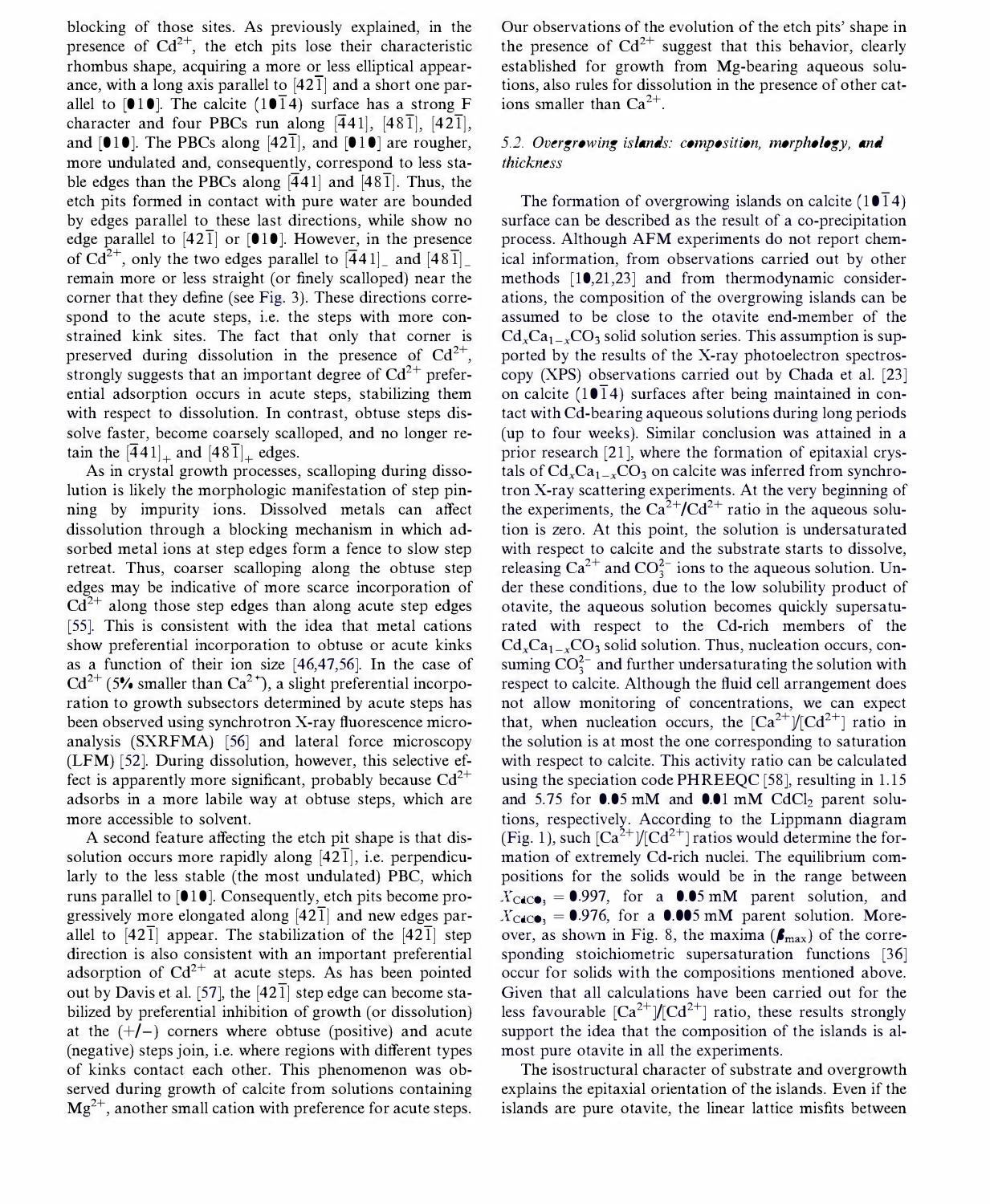

Fig. 8. Hypothetical curves of supersaturation corresponding to the aqueous solutions used in the AFM experiments. The calculation has been carried out using the initial concentrations of  $Cd^{2+}$  (Table 1) and considering the limiting case in which the  $[Ca^{2+}]/[Cd^{2+}]$  ratio in the aqueous solution is the one corresponding to saturation with respect to calcite. Note that all the supersaturation maxima correspond to nearly pure otavite. The inset shows, overscaled, a detail with the exact position of the supersaturation maxima for the solutions with concentrations  $0.050$  mM and  $0.025$  mM of CdCl<sub>2</sub>.

substrate and overgrowth along the PBC directions are small: 1.34% along  $[010]$ , 1.97% along  $[441]$  and  $[481]$ , 2.94% along  $[42\bar{1}]$ , and a slight mismatch (0.94°) in the angle between  $\overline{441}$  and  $\overline{481}$ . Such a good match between both lattices is, however, contradictory with the markedly anisotropic growth of the islands. The islands show no edge parallel to  $\overline{441}$  and  $\overline{481}$ , but their shape seems to be controlled by the less important PBC direction  $[42\bar{1}]$ . Thus, the preferred direction of growth is along the direction of greatest lattice mismatch. Lea et al. [59] have also observed the formation of islands elongated on  $[42\overline{1}]$  when calcite interacts with Mn-bearing solutions. These authors interpret this fact as due in part to the decrease in elastic constant in the  $[42\overline{1}]$  direction relative to the  $[010]$  direction. This could also rule for the epitaxial growth of otavite on calcite, since in calcite type structures the stiffness along [421] is about 15% smaller than along [441] and [481] and  $\sim$ 25% smaller than along [010] [59]. A second possibility is a kinetic effect, in which the elongation on  $[42\overline{1}]$  is generated by decreased growth velocities at the  $(+/-)$  corners where obtuse and acute steps join, i.e. along [010]. This effect was previously invoked to explain the change in the etch pit shapes during dissolution (see Section 5.1) and could act in a similar way during growth. Finally, there is a third possibility related to the relieving of coherency strain in the interface by generating misfit defects along [421].

The last possibility is related to the thickness of the overgrowing islands. From the very early stages, the islands are three-dimensional, with a constant thickness of 10 monolayers. Similar thickness values have been obtained in ex situ AFM observations by other authors [23]. Thus, the spreading of these multilayer islands seems to be energeti-

cally favoured in comparison to the lateral advancement of monolayers on a substrate of different composition. This behavior is in agreement with a Volmer-Weber mechanism of epitaxy [39J, which is characteristic of low adhesion between substrate and overgrowth. As we discuss below, such a weak adhesion suggests the existence of a semi-coherent rather than a completely coherent substrate-overgrowth interface. In any case, the causes of the constant thickness  $(2.75 \pm 0.25 \text{ nm})$  observed in the islands are not straightforward and a suitable explanation would probably require computer simulations that are beyond the scope of the present work.

The experiments carried out with a high  $Cd^{2+}$  concentration (0.05 mM) deserve separate consideration. In this case, an otavite monolayer rapidly covers most of the calcite surface and three-dimensional islands subsequently form on this monolayer. This epitaxial growth is reminiscent of the Stranski-Krastanov mechanism [39], with the initial fonnation of a "wetting layer" that covers the substrate almost completely from the beginning. The Stranski-Krastanov mechanism nonnally indicates the existence of a stronger substrate-overgrowth adhesion than the Volmer-Weber mechanism. The point here, however, is that the operating mechanism of epitaxy seems to depend on the initial concentration of  $Cd^{2+}$  in the aqueous solution. Given that the overgrowth is of the same nature (nearly pure otavite) as in the rest of the experiments, the explanation is not straightforward and a number of phenomena could lie behind this behavior. On the one hand, the formation of a Cd-rich monolayer seems to be only possible at high supersaturation (with respect to pure otavite) reached at the initial growth stages of this  $(0.05 \text{ mM})$ experiment. On the other hand, this monolayer behaves as being metastable and tends to dissolve when the supersaturation decreases during the growth of the "more stable" three-dimensional islands. This behavior could be due to the strain energy accumulated by coherent matching between monolayer and substrate [60]. Both the small difference between lattice parameters and the fact that the monolayer inherits the growth anisotropy (the typical contour edges) of the calcite surface support this idea. In the case of the first monolayer, the coherent strain energy diminishes by surface relaxation in comparison with the strain energy accumulated when some few layers pile up [60J. Anyway, this excess energy seems to be enough to avoid the fonnation of a coherent monolayer in most cases. Such a monolayer only arises at high supersaturation conditions, but its growth seems to be energetically disadvantageous with respect to the growth of the coexisting semicoherent islands. Relieving the coherency strain by generating misfit defects at the interface between these islands and the calcite surface seems to be easier along  $[42\bar{1}]$ . This is the direction of highest misfit between both structures on the  ${1014}$  surface, which moreover corresponds to an undulated, not very strong PBC.

As has been explained in Section 1, the formation of a solid solution can also be the result of absorption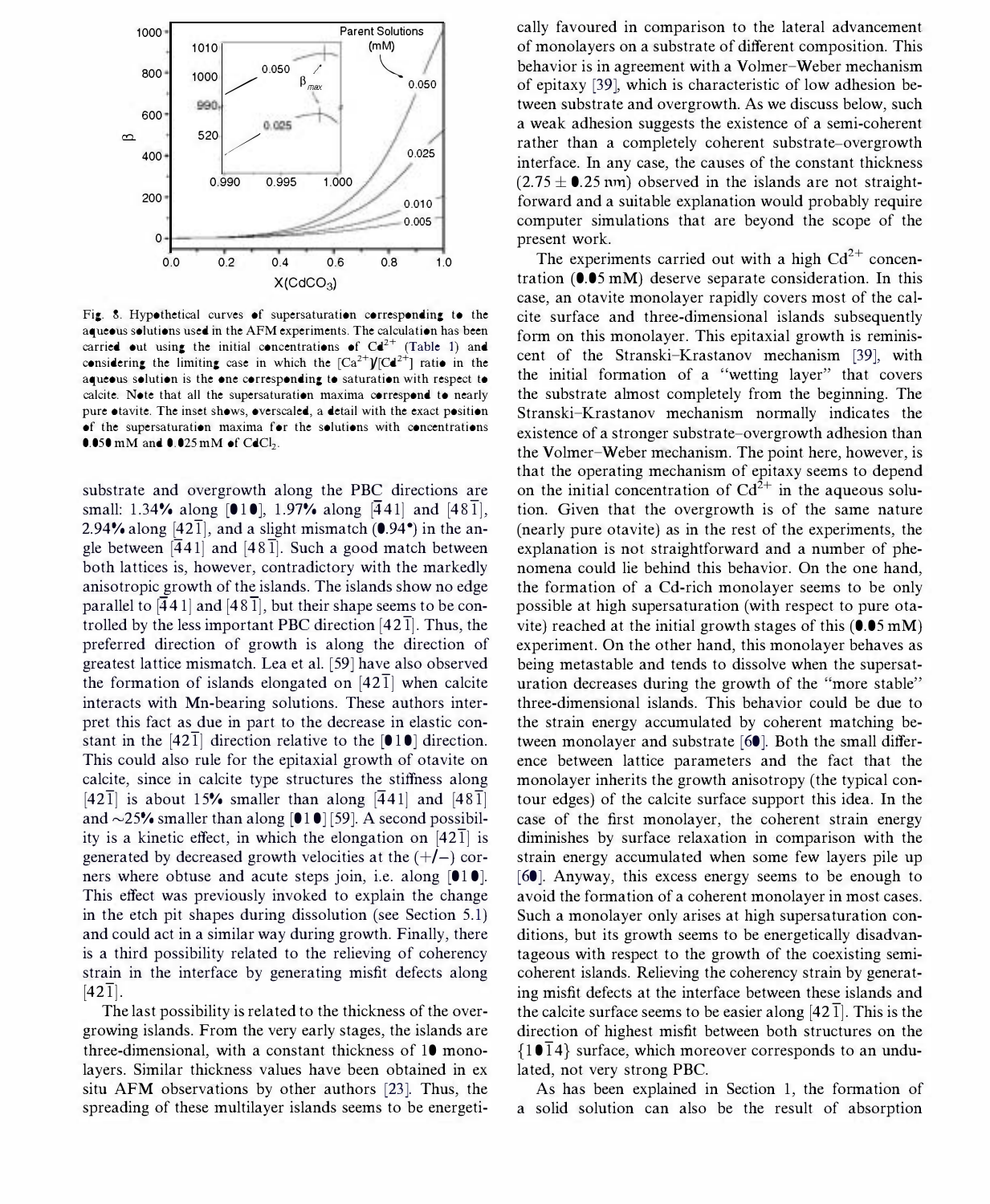processes, involving the solid-state diffusion of the adsorbate into the crystal lattice of the sorbate. Stipp et al. proposed this mechanism for the uptake and immobilization of Cd by calcite on the basis of XPS data [17]. These authors concluded that Cd diffuse, under dry conditions, over distances of nanometers from the near surface region into the bulk of calcite in a period of several days. However, other authors failed to confirm their findings using the same technique [23]. Under the conditions considered in our experiments (room temperature and interaction periods shorter than 3 h), solid-state diffusion is not a very like process to have any significance. This is supported by the calculations of Martin-Garin et al. [22], who considering a diffusion coefficient for the transfer of  $Cd^{2+}$  ions from the surface into the solid phase of  $8.5 \times 10^{-21}$  cm<sup>2</sup> s<sup>-1</sup>, concluded that even after periods of about 20 h, the migration of  $Cd^{2+}$  ions into calcite lattice would be limited to the outermost few A.

#### 5.3. Coalescence of islands and partial equilibrium endpoints

Given that the experiments were carried out without flow-through the fluid cell, the system should progressively approach equilibrium. However, as the interaction time passes by, the Cd-rich islands coalesce to cover the calcite surface by a layer a few nanometers thick. This thin epilayer annors the substrate from further dissolution, so that the process stops when only a small amount of cadmium has been removed from the fluid. Obviously, at this stage the system is not at equilibrium. However, the term "partial equilibrium"  $[61]$  could be used to describe a situation where the initial reacting solid becomes isolated from the aqueous solution by a coating of secondary solids that are at equilibrium with the fluid.

These nanoscopic observations are in good agreement with the macroscopic observations realized by Prieto et al. [10], who studied the decrease in cadmium concentration as a function of time in macroscopic batch experiments carried out by reacting calcite cleavage fragments with  $CdCl<sub>2</sub>$  aqueous solutions. In all the cases, these authors observed that the uptake of cadmium by calcite becomes negligible when the concentration of cadmium in the fluid is still high, which contrasts with the extremely low concentration levels that could be expected from thennodynamic calculations. After prolonged interaction periods, the aqueous solution is at equilibrium with otavite, but undersaturated with respect to calcite. This is a typical situation of partial equilibrium, in which the calcite surface is isolated from the aqueous solution and cannot dissolve. The good matching and small thickness of the epilayer observed by AFM account for these macroscopic observations.

# 7. Conclusions

The interaction between calcite (10 $\overline{1}$ 4) surfaces and Cdbearing aqueous solutions leads to the dissolution of the original surface and the simultaneous growth of epilayers of Cd-rich members of the  $Cd<sub>x</sub>Ca<sub>1-x</sub>CO<sub>3</sub>$  solid solution. The process involves nanoscale phenomena that explain previous macroscopic observations, such as the decrease of the calcite dissolution rate in the presence of  $Cd^{2+}$  or the low Cd-uptake capacity of calcite as compared with aragonite. With respect to calcite dissolution, the adsorption of  $Cd^{2+}$  not only affects the expansion rate of the etch pits, but also their shape, which become elongated on  $[42\overline{1}]$ and develop a scalloped contour. These effects seem to be related to the preferential incorporation of  $Cd^{2+}$  at specific types of sites on  $(1\bullet\overline{1}4)$ , determining the blocking of those sites. Particularly, the stabilization of the  $[42\overline{1}]$  step edge is consistent with a preferential adsorption of  $Cd^{2+}$  at acute steps and an inhibition of dissolution at the  $(+/-)$  corners where obtuse and acute steps join.

The epitaxial coating of the calcite surface occurs by coalescence of  $Cd<sub>x</sub>Ca<sub>1-x</sub>CO<sub>3</sub>$  islands with a constant thickness equivalent to 10 monolayers. The islands are elongated along  $[42\overline{1}]$ , the direction of greatest lattice mismatch with the substrate. This apparently anomalous behavior is likely related to the elastic properties of the overgrowth and to the degree of coherency of its interface with the substrate. The occasional formation and subsequent dissolution of metastable  $Cd<sub>x</sub>Ca<sub>1-x</sub>CO<sub>3</sub>$  monolayers is a result of the excess strain energy accumulated by coherent matching monolayer-substrate. More difficult to explain are the causes of the constant thickness of the islands. The obvious answer is that a ID-layer configuration of the islands is energetically advantageous, but an indepth explanation would require computer simulations. Forthcoming papers will deal with this matter.

#### Acknowledgements

This work has been financially supported by projects CGL2004-02501 (Spanish Ministry of Education and Science) and 910148-Superficies Minerales (UCM-Comunidad de Madrid). Carlos Pérez-Garrido acknowledges the Spanish Ministry of Education and Science for financial support through a FPI grant. The authors thank the Centro de Microscopia (UCM) for kindly providing them access to AFM.

#### References

- [1] L.M. Dudley, J.E. McLean, R.C. Sims, J.J. Jurinak, Soil Sci. 145 (1988) 207.
- [2] 1.M. Zachara, C.E. Cowan, C.T. Resch, Geochim. Cosmochim. Acta 55 (1991) 549.
- [3] S.J. Traina, V. Laperche, Proc. Natl. Acad. Sci. USA 99 (1999) 3365.
- [4] Y.T. He, S.J. Traina, Environ. Sci. Technol. 39 (2005) 4499.
- [5] M.F. Hochella, 1.N. Moore, C.Y. Putnis, A. Putnis, T. Kasama, D.D. Eberl, Geochim. Cosmochim. Acta 69 (2005) 1651.
- [6] R.l. Reeder, in: R.l. Reeder (Ed.), Carbonates: Mineralogy and Chemistry, Reviews in Mineralogy, vol. 11, Mineralogical Society of America, Washington, DC, 1983, p. 1.
- [7] M.E. Böttcher, Mar. Chem. 57 (1997) 97.